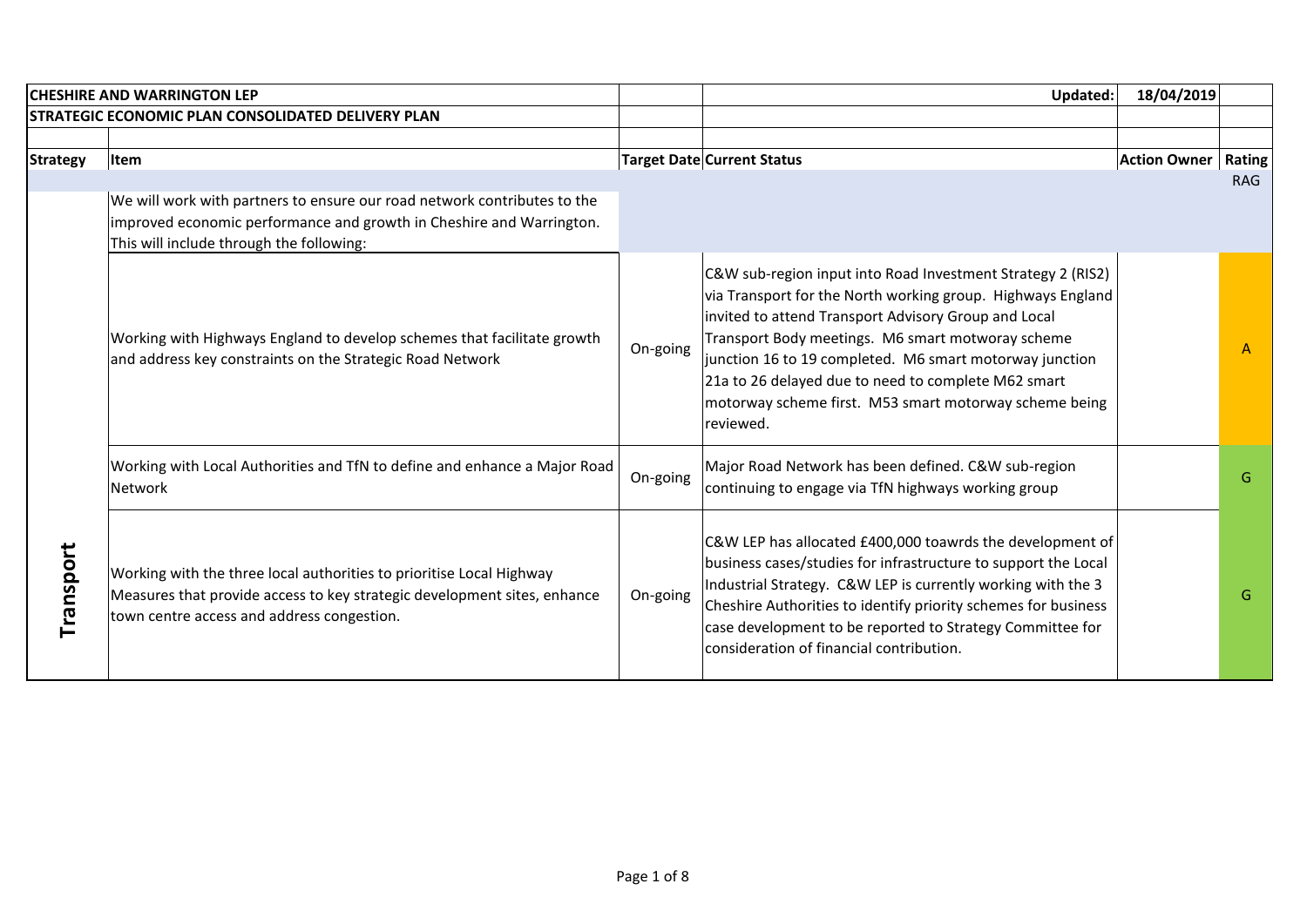| <b>Strategy</b>       | Item                                                                                                                                                                                                                                                                                                                                                          |                           | Target Date Current Status<br><b>Action Owner</b>                                                                                                                                                                                                                                                                                                                                                                                                                                                                                                                                                                                    | Rating |
|-----------------------|---------------------------------------------------------------------------------------------------------------------------------------------------------------------------------------------------------------------------------------------------------------------------------------------------------------------------------------------------------------|---------------------------|--------------------------------------------------------------------------------------------------------------------------------------------------------------------------------------------------------------------------------------------------------------------------------------------------------------------------------------------------------------------------------------------------------------------------------------------------------------------------------------------------------------------------------------------------------------------------------------------------------------------------------------|--------|
|                       | We will work with the rail industry to maximise the potential for rail to<br>contribute to economic development and performance, including in relation<br>to freight movements. This will include capitalising on the unique<br>opportunities for rail afforded by the arrival of HS2 at Crewe Hub and<br>development of the Northern Powerhouse Rail Network | On-going                  | Work continuing on Crewe Hub. Government has accepted<br>the concept of 5-7 HS2 trains per hour calling at Crewe and<br>Network Rail has designed a track and signalling layout to<br>accommodate these plus provide capacity for future<br>enhanced regional services into Crewe. Work on-going to<br>identify potential funding sources including a possible<br>Enterprise Zone to deliver an enhanced station.<br>The LEP has worked with regional and sub-regional partners<br>to identify rail enhancement aspirations and is currently<br>working with Network Rail to identify a practical sequencing<br>of these aspirations | A      |
|                       | We will collaborate with the bus industry in order to improve bus services<br>that support access to employment, education and services. We will work<br>with partners to ensure the bus network supports and is integrated with<br>growth                                                                                                                    | Q <sub>3</sub><br>2019-20 | C&W LEP is currently working with the local authorities and<br>bus companies to develop a draft bus strategy. This work will<br>also include engaging with Merseytravel and Transport for<br>Greater Manchester.                                                                                                                                                                                                                                                                                                                                                                                                                     | G      |
|                       |                                                                                                                                                                                                                                                                                                                                                               |                           |                                                                                                                                                                                                                                                                                                                                                                                                                                                                                                                                                                                                                                      |        |
| Education<br>Skills & | A coherent programme of action around employers inspiring, informing and<br>communicating via a network of pledges<br>A more coherent and 'outstanding' curriculum offer - an 'Institute of                                                                                                                                                                   |                           |                                                                                                                                                                                                                                                                                                                                                                                                                                                                                                                                                                                                                                      |        |
|                       | Technology' for Cheshire and Warrington                                                                                                                                                                                                                                                                                                                       |                           |                                                                                                                                                                                                                                                                                                                                                                                                                                                                                                                                                                                                                                      |        |
|                       | <b>Communications Hub</b>                                                                                                                                                                                                                                                                                                                                     |                           |                                                                                                                                                                                                                                                                                                                                                                                                                                                                                                                                                                                                                                      |        |
| ean Growth            | Support for local implementation of the Nuclear Sector Deal which sets out<br>a secure long-term future for the nuclear industry locally and in the wider<br>area. This will also include identifying potential programmes to support<br>SMEs to enter the nuclear supply chain.                                                                              | Ongoing                   | The LEP has been working with NAMRC, Cumbria LEP and<br>LEPs in the SW & SE of England to develop a business case for<br>a nuclear sector supply chain programme, as proposed in the<br>Nuclear Sector Deal. Draft business case is now with BEIS to<br>review.                                                                                                                                                                                                                                                                                                                                                                      | G      |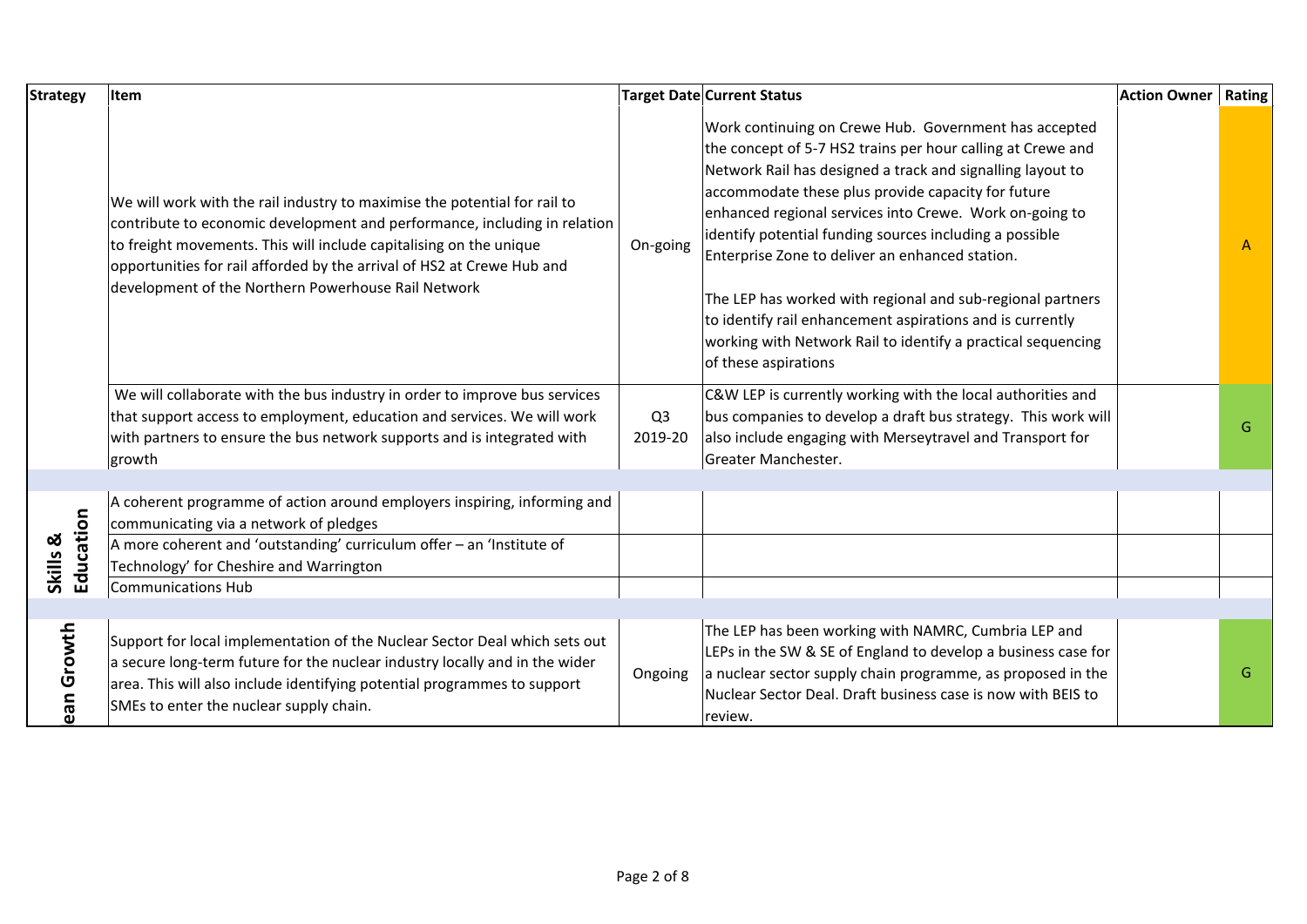| <b>Strategy</b> | Item                                                                                                                                                                                                                                                                                                                                                                                                                                                                                                                |                           | <b>Target Date Current Status</b>                                                                                                                                                                                                                                                                                                                                                                                                                                                                                                                                                                                        | <b>Action Owner</b> | <b>Rating</b> |
|-----------------|---------------------------------------------------------------------------------------------------------------------------------------------------------------------------------------------------------------------------------------------------------------------------------------------------------------------------------------------------------------------------------------------------------------------------------------------------------------------------------------------------------------------|---------------------------|--------------------------------------------------------------------------------------------------------------------------------------------------------------------------------------------------------------------------------------------------------------------------------------------------------------------------------------------------------------------------------------------------------------------------------------------------------------------------------------------------------------------------------------------------------------------------------------------------------------------------|---------------------|---------------|
| Ū<br>Energy &   | The LEP will provide a 'critical friend' role to existing industry forums and<br>encourage greater cooperation and joint working between these groups to<br>develop a strong, consistent narrative on the expertise and potential for the<br>Cheshire and Warrington energy sector to help Government address the<br>challenge of Affordable Energy and Clean Growth. This narrative will also<br>highlight the opportunities and benefits of collaboration across boundaries<br>and borders on key energy projects | Ongoing                   | The LEP has been engaging with the Cheshire Energy Hub in<br>the development of its high level messaging and also to a<br>degree with the North West Nuclear Forum based at<br>Birchwood. Officers have also been heavily involved in the<br>devlopment of an industry-supported cross border Energy<br>and Clean Growth prospectus which is scheduled for<br>publication in June 2019.                                                                                                                                                                                                                                  |                     | G             |
|                 | Understanding and responding to the key skills needs for the sector                                                                                                                                                                                                                                                                                                                                                                                                                                                 | Ongoing                   | <b>TBC</b>                                                                                                                                                                                                                                                                                                                                                                                                                                                                                                                                                                                                               |                     |               |
|                 | Support to develop the concept of the Cheshire Energy Innovation District.<br>This includes developing phased proposals for early intervention for energy-<br>intensive industries in Ellesmere Port.                                                                                                                                                                                                                                                                                                               | Q2<br>2020-21             | LEP has to date contributed £30k towards development of<br>the Strategic Outline Business Case, as part of a wider<br>Innovate UK-funded project (E-Port Smart Energy)                                                                                                                                                                                                                                                                                                                                                                                                                                                   |                     | G             |
|                 | Working with colleagues in Liverpool City Region and Greater Manchester<br>LEPs to support development of industry-led proposals for utilisation and<br>distribution of hydrogen as an alternative fuel for industrial and domestic<br>use                                                                                                                                                                                                                                                                          | Q2<br>2020-21             | LEP officers have been actively engaging with Liverpool City<br>Region (via Halton Council) as well as industry (North West<br>Hydrogen Alliance and North West Business Leadership<br>Team) to promote the opportunity for hydrogen as part of<br>the wider energy mix and as a key component in the work to<br>develop a low / zero carbon industrial cluster. Meeting held<br>with LCR Metro Mayor and Chief Executive of Halton Council<br>on 16th April to discuss how to further develop political<br>understanding and support.<br>LEP has committed £2.5k towards a 'hydrogen summit' on 5th<br>June in Runcorn. |                     | G             |
|                 | Support for the development of proposals for district heat networks,<br>including the potential for geothermal heating linked to the Crewe<br>Masterplan. It will also work with local authority partners and house<br>builders to promote district heating networks in new housing schemes and<br>look at other opportunities to tackle fuel poverty as part of our inclusive<br>growth agenda                                                                                                                     | Q <sub>4</sub><br>2020-21 | District Heating Networks will be eligible for the LEP's Low<br>Carbon Energy Innovation Fund.                                                                                                                                                                                                                                                                                                                                                                                                                                                                                                                           |                     | G.            |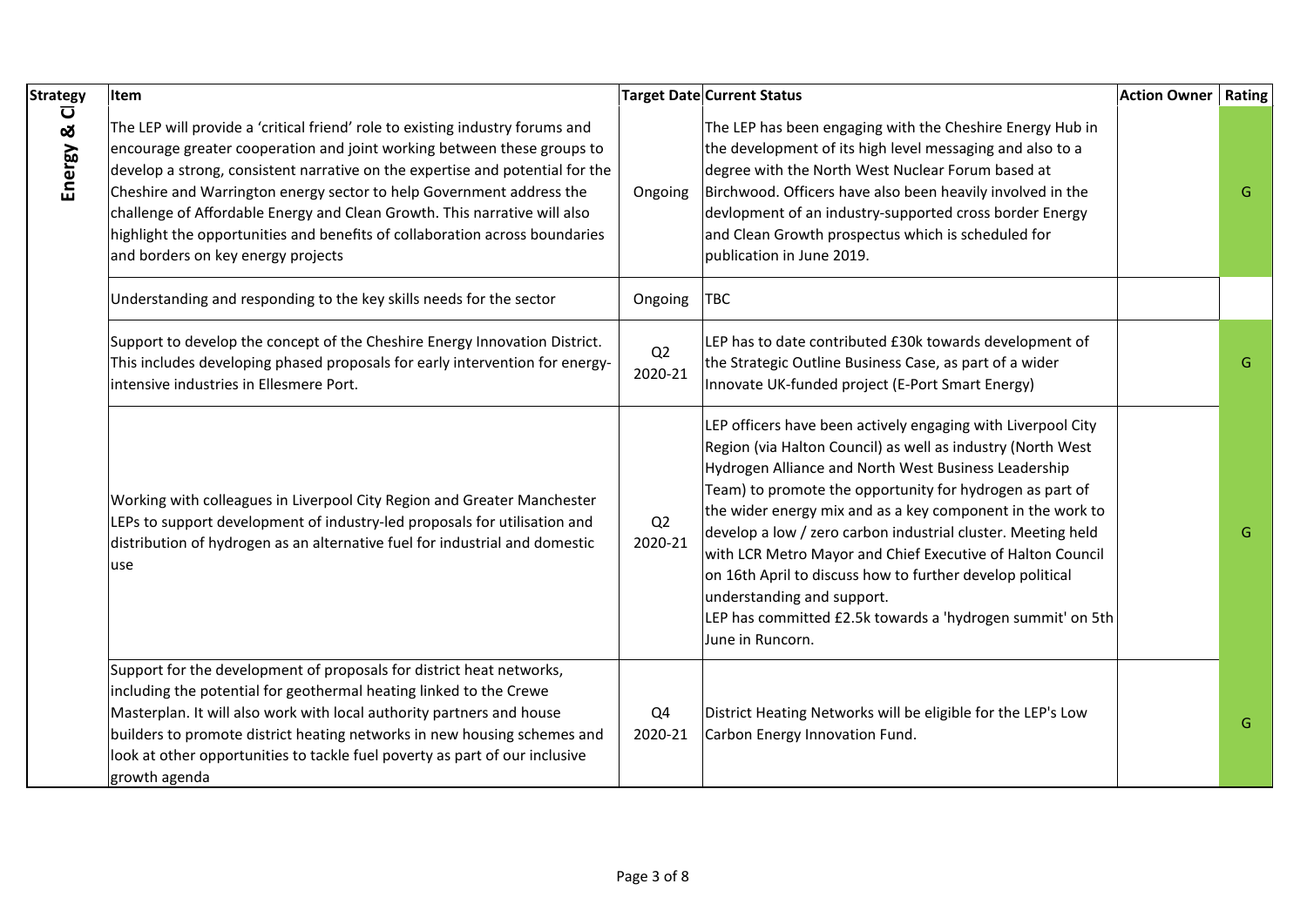| <b>Strategy</b> | Item                                                                                                                                                                                                                                                                                                                                                                       |                           | <b>Target Date Current Status</b>                                                                                                                                                                                                                                                                                                                                   | <b>Action Owner</b> | Rating       |
|-----------------|----------------------------------------------------------------------------------------------------------------------------------------------------------------------------------------------------------------------------------------------------------------------------------------------------------------------------------------------------------------------------|---------------------------|---------------------------------------------------------------------------------------------------------------------------------------------------------------------------------------------------------------------------------------------------------------------------------------------------------------------------------------------------------------------|---------------------|--------------|
|                 | Support development of cross-border energy sector opportunities including<br>inputting to the development of an Energy Prospectus in conjunction with<br>the Mersey Dee Alliance and North Wales Economic Ambition Board                                                                                                                                                   | Q2<br>2019-20             | LEP has been leading on the development of a cross-border<br>energy prospectus, working with officers from the MDA and<br>NWEAB, as well as an industry Steering Group. Document is<br>currently at the draft stage and on target for launch at the<br>Hydrogen Summit in June 2019                                                                                 |                     | G            |
|                 | Champion Cheshire and Warrington as a potential location for development<br>of advanced modular reactor technology (including small and micro<br>reactors), capitalising on the nationally-significant nuclear engineering<br>cluster within the Cheshire Science Corridor.                                                                                                | <b>TBC</b>                | The strength of Birchwood's nuclear cluster has been<br>highlighted in the LEP's Energy and Clean Growth Strategy<br>and will be further re-inforced in the Local Industrial Strategy<br>and the Clean Growth Grand Challenge                                                                                                                                       |                     | G            |
|                 | The LEP will develop and promote the Cheshire Science Corridor as a<br>premier location for energy-related investment, and as part of this examine<br>opportunities to improve the pathways linking industry and academia                                                                                                                                                  | <b>TBC</b>                |                                                                                                                                                                                                                                                                                                                                                                     |                     |              |
|                 | The LEP will launch its Low Carbon Energy Innovation Fund to stimulate<br>development and adoption of low carbon technologies by and for industry.<br>Where possible we will look to align the fund with remaining ERDF Low<br>Carbon monies and Innovate UK funding for maximum impact.                                                                                   | Q <sub>3</sub><br>2018-19 | Fund was launched within the original timescale (Q3, 2018-<br>19) however the response received was below expectations in<br>terms of quantity and quality. Further work has been<br>undertaken to raise the profile of the Fund and its objectives,<br>and subject to Strategy Committee endoresement a further<br>round of calls will be made begining June 2019. |                     | $\mathsf{A}$ |
|                 | The LEP will look to increase its engagement with key national energy<br>innovation assets including the Energy Systems Catapult, Nuclear Advanced<br>Manufacturing Research Centre and the Advanced Propulsion Centre. We<br>will also explore with Government opportunities to establish further centres<br>of energy-related excellence within Cheshire and Warrington. | Q4<br>2020-21             | Work yet to commence                                                                                                                                                                                                                                                                                                                                                |                     |              |
|                 | The LEP will support the establishment and activities of a North West<br>Energy Hub, utilising funding from BEIS to identify and progress key energy-<br>related projects at a sub-regional and pan-regional level                                                                                                                                                         | Q <sub>3</sub><br>2018-19 | Complete. The Hub is now operational and the LEP is<br>represented on the Management Board.                                                                                                                                                                                                                                                                         |                     | G            |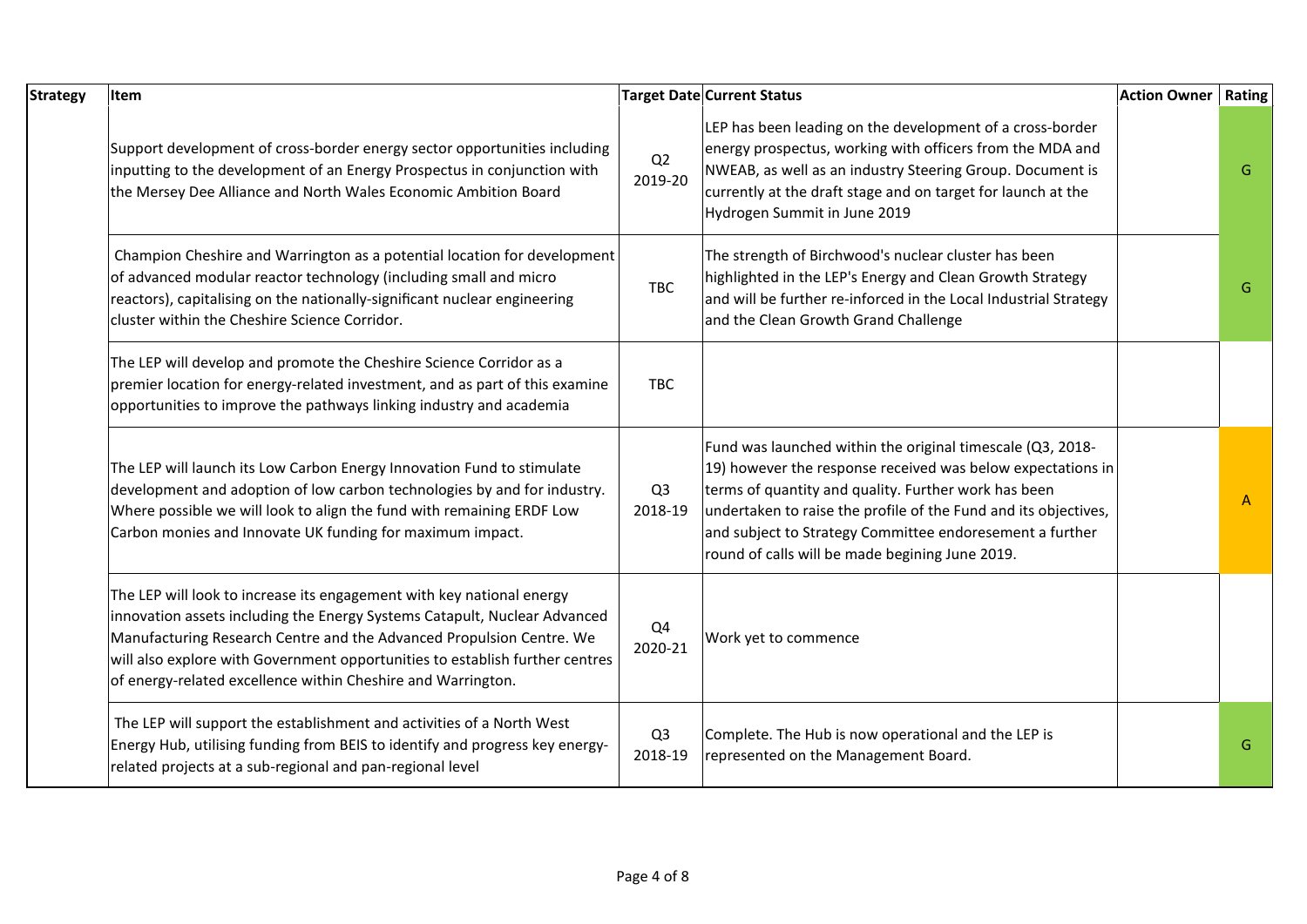| <b>Strategy</b>  | Item                                                                                                                                                                                                                                                                                                                                                                                   |                           | <b>Target Date Current Status</b>                                                                                                                                                                                                                                                        | <b>Action Owner   Rating</b> |    |
|------------------|----------------------------------------------------------------------------------------------------------------------------------------------------------------------------------------------------------------------------------------------------------------------------------------------------------------------------------------------------------------------------------------|---------------------------|------------------------------------------------------------------------------------------------------------------------------------------------------------------------------------------------------------------------------------------------------------------------------------------|------------------------------|----|
|                  | The LEP will engage key partners to evaluate options for developing an<br>Electric Vehicle charging point network, centred initially on the Cheshire<br>Science Corridor. Where feasible and viable, projects developed using LEP<br>funds will be expected to achieve an above average level of energy<br>efficiency and sustainability                                               | Q4<br>2020-21             | Work yet to commence                                                                                                                                                                                                                                                                     |                              |    |
|                  |                                                                                                                                                                                                                                                                                                                                                                                        |                           |                                                                                                                                                                                                                                                                                          |                              |    |
|                  | By September 2019 we will finish creating a branding framework and 'value<br>proposition' that can be used to actively promote Cheshire and Warrington<br>as a great place to 'Live, work, invest and relax'. During this period the LEP<br>will also work with key partners to develop an agreed programme of Inward<br>Investment marketing and promotion for the ensuing 18 months. | Q <sub>2</sub><br>2019-20 |                                                                                                                                                                                                                                                                                          |                              | G. |
| Quality of Place | During 2019 we will work with partners to develop proposals for creation of<br>a programme to enhance our cultural and leisure offer, including sporting<br>activities and promotion of active lifestyles, and examine potential sources<br>of funding to deliver                                                                                                                      | Q2<br>2019-20             | LEP has been supporting Marketing Cheshire and other<br>partners on their 'Cultural Destinations' project (part-funded<br>by Arts Council England). The project is examining existing<br>audiences and market potential for cultural and leisure<br>activities to drive economic growth. |                              | G  |
|                  | The LEP will complete its review and establish new arrangements for the<br>Growth Hub by October 2018                                                                                                                                                                                                                                                                                  | Q <sub>3</sub><br>2018-19 | Complete. Growth Hub brought inhouse and re-launched in<br>October 2018                                                                                                                                                                                                                  |                              | G  |
|                  | The LEP will continue to support the development and roll out of Agri-Tech<br>West                                                                                                                                                                                                                                                                                                     | <b>TBC</b>                | Current status of Agri-Tech West is unclear. Attempts are<br>being made to establish who from within the wider sub-<br>region is currently emgaged with this initiative                                                                                                                  |                              | А  |
|                  | During 2019/20 the LEP will, in collaboration with the Cheshire and<br>Warrington Local Nature Partnership, review the implications of the<br>Government's new 25-year Environment Plan for the sub-region. This will<br>include developing proposals by September 2019 for establishing a Natural<br>Capital Plan for the sub-region                                                  | Q <sub>3</sub><br>2019-20 | Underway. Working with Mersey Forest and LA partners (plus<br>Local nature Partnership) proposals for a Natural Capital<br>Audit to be finalised by Q2, 2019-20 for procurement Q3,<br>2019-20                                                                                           |                              | G  |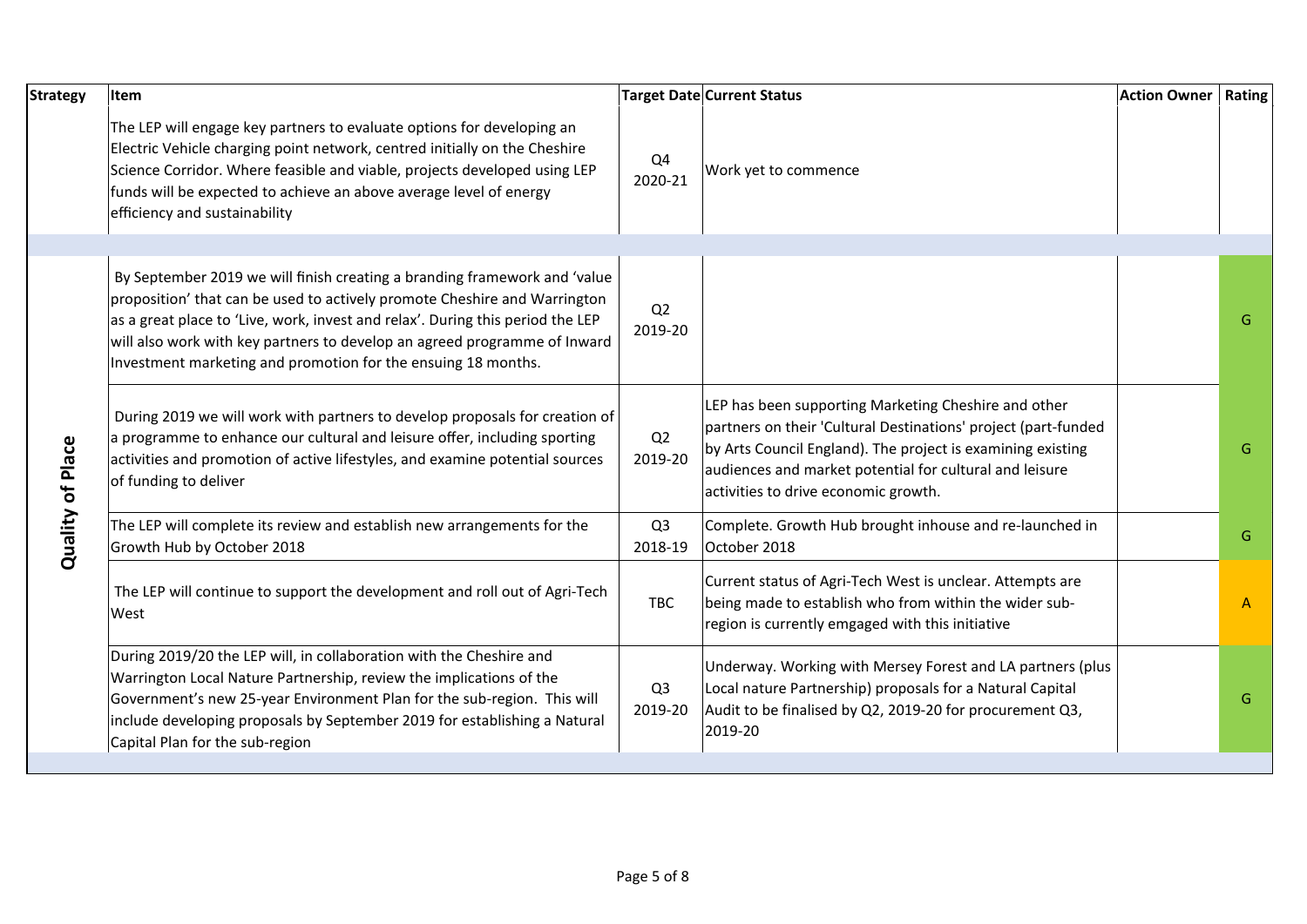| <b>Strategy</b>       | Item                                                                                                                                                                                                                                                                                                                                               |                           | <b>Target Date Current Status</b><br><b>Action Owner</b>                                                                                                                                                                                                                         | Rating |
|-----------------------|----------------------------------------------------------------------------------------------------------------------------------------------------------------------------------------------------------------------------------------------------------------------------------------------------------------------------------------------------|---------------------------|----------------------------------------------------------------------------------------------------------------------------------------------------------------------------------------------------------------------------------------------------------------------------------|--------|
|                       | Examine options for developing and refining a Housing Strategy for the sub-<br>region as a whole to engage government and investors with one voice                                                                                                                                                                                                 | Q2<br>2019-20             | The summary of the LEP Housing Strategy has been shared<br>with the sub-regional leaders board and with Homes england.<br>The reception has been very positive and will form the basis<br>for further dicussions around Place as part of the Local<br><b>Industrial Strategy</b> | G      |
|                       | Identifying a clear portfolio of investment opportunities where there is scale<br>and scope for growth (i.e. the Crewe proposition and Warrington town<br>centre) and being clear about what role the private sector can play                                                                                                                      | <b>TBC</b>                | To be agreed                                                                                                                                                                                                                                                                     |        |
|                       | Preparing a 'housing offer' to launch and promote at major property events<br>(such as MIPIM) and an exciting media campaign to raise the profile of the<br>sub-region and connect with new investment                                                                                                                                             | <b>TBC</b>                | To be agreed                                                                                                                                                                                                                                                                     |        |
| Housing               | Acting as a local 'signpost' for government development finance for housing<br>to increase take-up and its application to the type of products and places<br>that we recognise to be important                                                                                                                                                     | <b>TBC</b>                | To be agreed                                                                                                                                                                                                                                                                     |        |
|                       | Give consideration to building a case for a bespoke sub-regional Land Fund<br>aimed at accelerating the delivery of brownfield land for housing                                                                                                                                                                                                    | <b>TBC</b>                | To be agreed                                                                                                                                                                                                                                                                     |        |
|                       | Work with Homes England and Local Authority partners to review the ability<br>to provide dedicated capacity to intervene on the ground to release or<br>accelerate housing developments in a Brownfield setting                                                                                                                                    | <b>TBC</b>                | Work on developing a more strategic relationship with Homes<br>England is underway following presentation of the LEP<br>Housing Strategy to the Sub Regional Leaders Board. A<br>meeting is being progressed between HE and the Strategic<br>Growth Directors in May.            | G      |
|                       | Considering whether there are opportunities to create new vehicles focusing<br>on housing or to adapt and expand the role of others within these areas to<br>lever-in private (and public) sector funding.                                                                                                                                         | <b>TBC</b>                | To be agreed                                                                                                                                                                                                                                                                     |        |
| tion<br><b>Innova</b> | The LEP will re-establish a dedicated Science and Innovation Board, made up<br>of senior representatives from business, academia and government (BEIS /<br>Innovate UK) to oversee the implementation of this Strategy and to ensure<br>that it remains current and responsive to changes in policy for the science<br>and innovation environment. | Q <sub>3</sub><br>2019-20 | Ongoing discussion regarding an amendment to this activity<br>to move away from the ieda of a formal board and towards<br>more general 'thought leadership' to support development of<br>key Science and Innovation sectors and clusters                                         | A      |
|                       |                                                                                                                                                                                                                                                                                                                                                    | Page 6 of 8               |                                                                                                                                                                                                                                                                                  |        |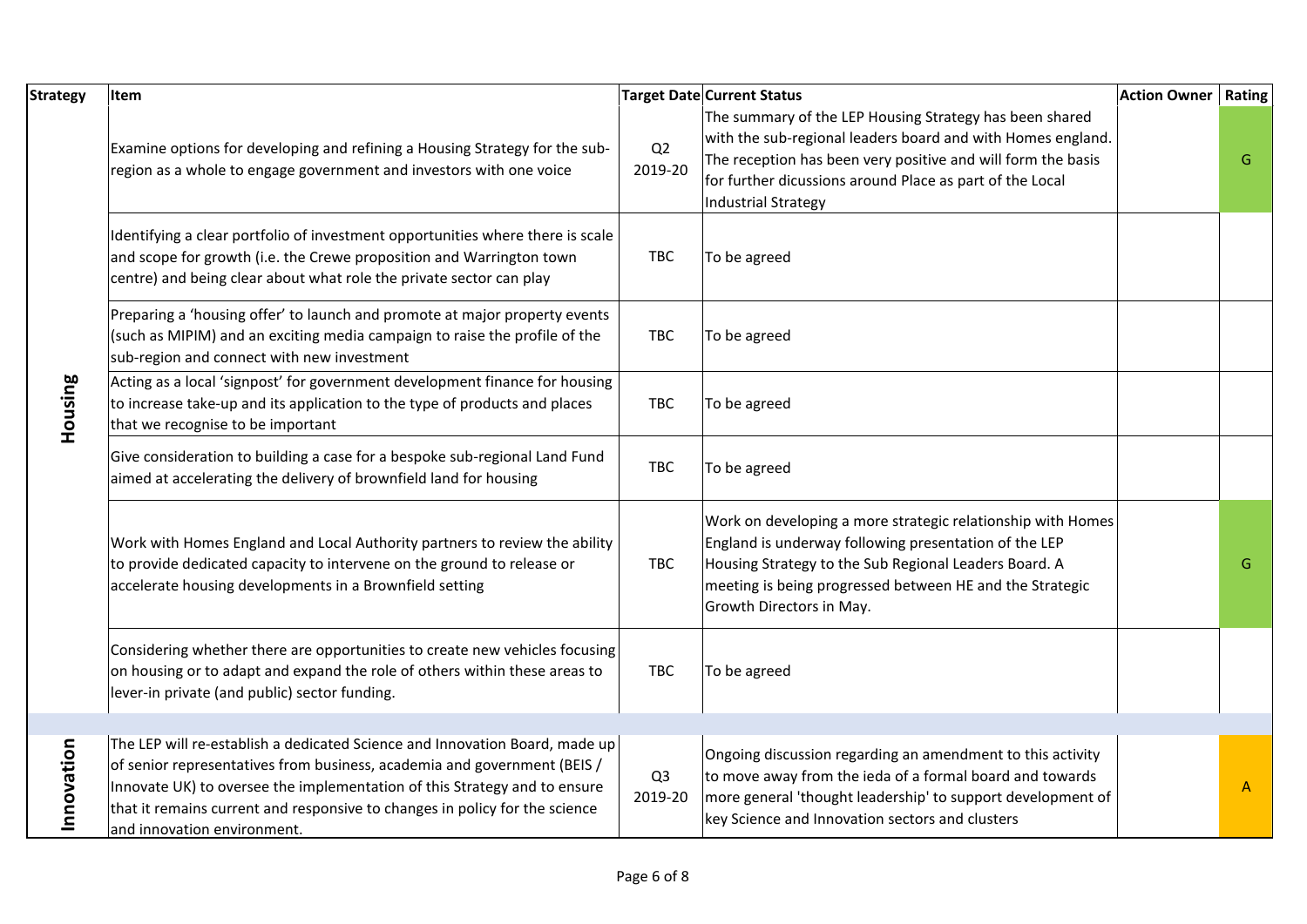| <b>Strategy</b> | Item                                                                                                                                                                                                                                                |                           | <b>Target Date Current Status</b>                                                                                                                                                                                                                                                              | <b>Action Owner   Rating</b> |   |
|-----------------|-----------------------------------------------------------------------------------------------------------------------------------------------------------------------------------------------------------------------------------------------------|---------------------------|------------------------------------------------------------------------------------------------------------------------------------------------------------------------------------------------------------------------------------------------------------------------------------------------|------------------------------|---|
| Science and     | Supporting ongoing development of the Cheshire Science Corridor including<br>marketing and investment propositions and an investment plan for the<br>Science Corridor EZ                                                                            | Q4<br>2019-20             | Marketing and Investment propositions to be updated by<br>middle of Q2, 2019-20. £30m investment pipeline is in place<br>covering 13 projects. This will be converted into a sequenced<br>investment plan by Q4, 2019-20                                                                       |                              | G |
|                 | Supporting the development of strong clusters focussed initially on energy<br>and life sciences, including identification of options for resourcing<br>development of the sub-region's science and innovation 'ecosystem'                           | Q4<br>2020-21             | Work not yet initiated                                                                                                                                                                                                                                                                         |                              |   |
|                 | The LEP will build better relationships with relevant regional and national<br>assets (such as the Catapult Network) and innovation agencies to help<br>better connect businesses to the resources and expertise available through<br>those assets. | Q4<br>2019-20             | Conversations initiated between the Growth Hub and<br>Innovate UK plus other key innovation agencies in order to<br>fully understand the support available and appropriate routes<br>for sign posting to that support                                                                          |                              | G |
|                 | Linked to the development of a Local Industrial Strategy, develop a finer-<br>grain understanding of our business base, sectoral strengths within science<br>and innovation and the opportunities for smart specialisation                          | Q <sub>3</sub><br>2019-20 | Initial conversations have taken place in respect of Life<br>Sciences. Other sectors to be reviewed and agreed.                                                                                                                                                                                |                              | G |
|                 | Understand the opportunities for collaboration and cooperation with other<br>parts of the UK and internationally linked to our specific areas of strength                                                                                           | Q4<br>2019-20             | Some level of understanding has been developed through the<br>LEP's involvement in a number of Science and Innovation<br>Audits and with the northern LEP's Innovation Group. This<br>needs to be further developed and specific opportunities<br>identified.                                  |                              | G |
|                 | Engaging and shaping the Made Smarter NW Pilot to support SMEs to<br>innovate through adoption of digital practices and processes including<br>securing appropriate sector-level engagement in the mentoring process for<br><b>SMEs</b>             | Ongoing                   | LEP was fully engaged with the development of the Business<br>Case and launch of the NW Made Smarter Pilot (launched<br>January 2019). This is being actively promoted through the<br>Growth Hub and as of April 2019 xx Cheshire and Warrington<br>companies have engaged with the programme. |                              | G |
|                 | Review how support for innovation activity is provided through the Cheshire<br>and Warrington Growth Hub and consider options for either enhancing<br>provision or making the current offer more effective                                          | Q4<br>2019-20             | Ongoing conversations between the Growth Hub and our<br>Innovate UK Regional Lead to determine how best to achieve<br>innovation support for SMEs                                                                                                                                              |                              | G |
|                 | Consider how to replace current ESIF for innovation post-2020 including<br>influencing the shape and priorities for the UK Shared Prosperity Fund                                                                                                   | Q4<br>2019-20             | Still unclear when the HMG consultation on UK Shared<br>Prosperity Fund will be launched.                                                                                                                                                                                                      |                              | A |